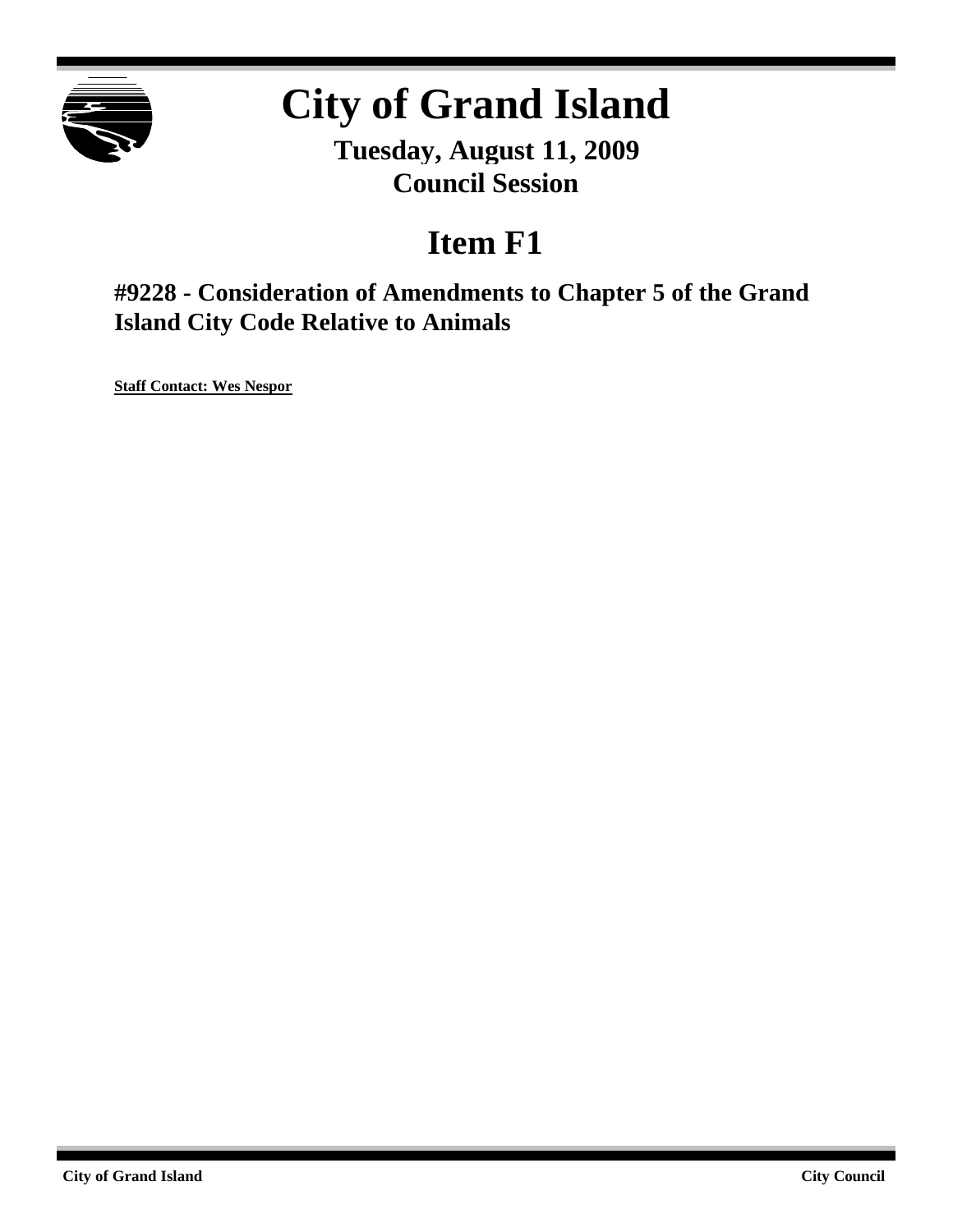## **Council Agenda Memo**

| <b>From:</b>                   | Wesley D. Nespor, Legal Department                             |
|--------------------------------|----------------------------------------------------------------|
| <b>Meeting:</b>                | August 11, 2009                                                |
| Subject:                       | Amendments to Chapter 5 of the City Code                       |
| <b>Item <math>\#</math>'s:</b> | $F-1$                                                          |
| $Presenter(s):$                | Dale Shotkoski, City Attorney or Wesley D. Nespor,<br>Attorney |

### **Background**

The City Council adopted a goal to monitor, review and update the City Code. These proposed revisions are part of that process.

### **Discussion**

The amendments to Chapter 5 update rabies observation to mirror state law and incorporate changes suggested by the Animal Advisory Board after public input. Most of the revisions are relatively minor changes in wording to clarify the intent of the section. The word wire is being removed from the list of acceptable forms of restraint. The current code requires meetings of the Advisory Board during the first weeks of January and July. Since this is a volunteer board, greater flexibility is desirable. Requiring two meetings during the year is not necessary because the Board can be convened as needed.

## **Alternatives**

It appears that the Council has the following alternatives concerning the issue at hand. The Council may:

- 1. Move to approve
- 2. Take no action
- 3. Postpone the issue to future date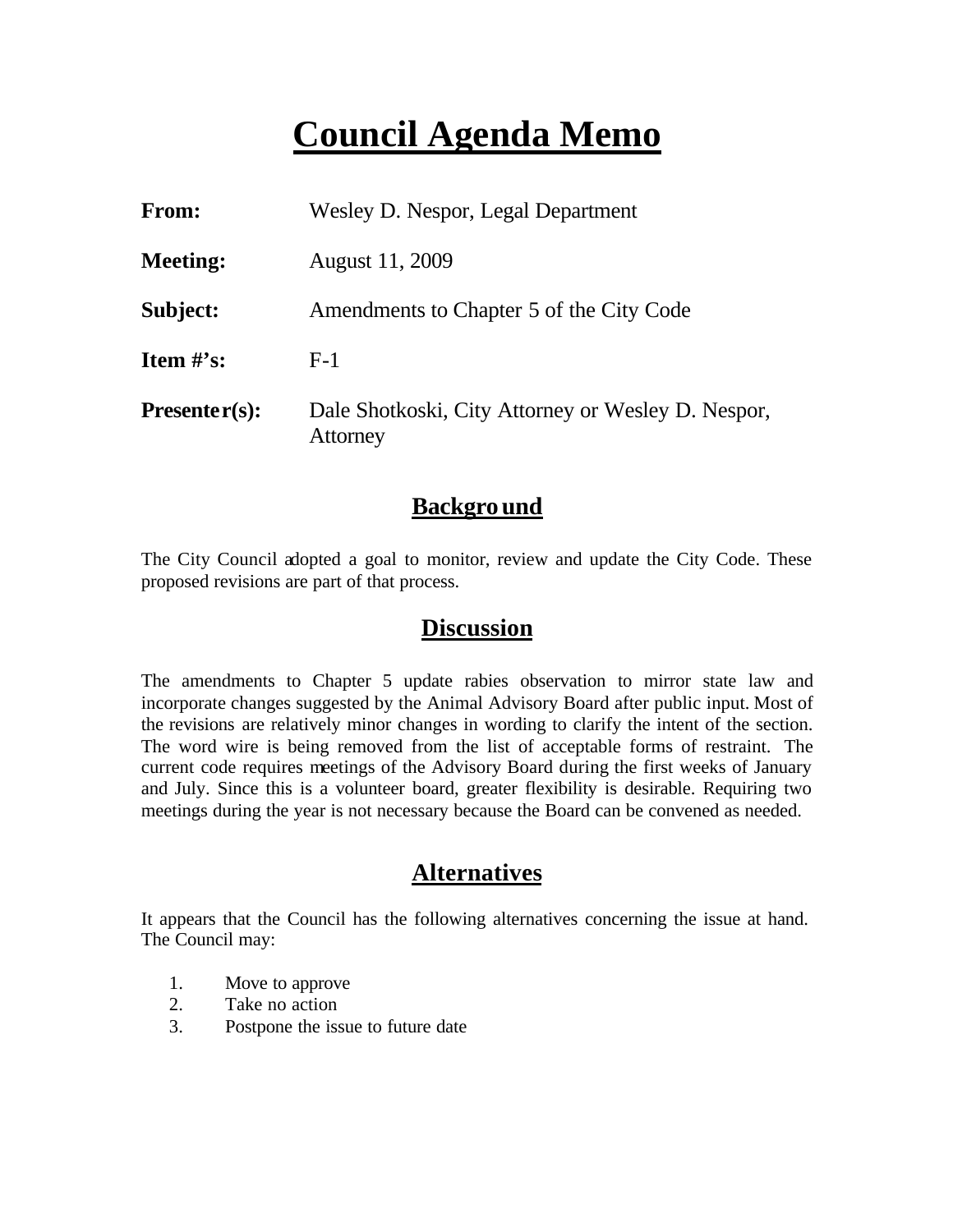## **Recommendation**

City Administration recommends that the Council approve the amendments to Chapter 5 of the City Code.

## **Sample Motion**

Move to approve the ordinance amending the City Code.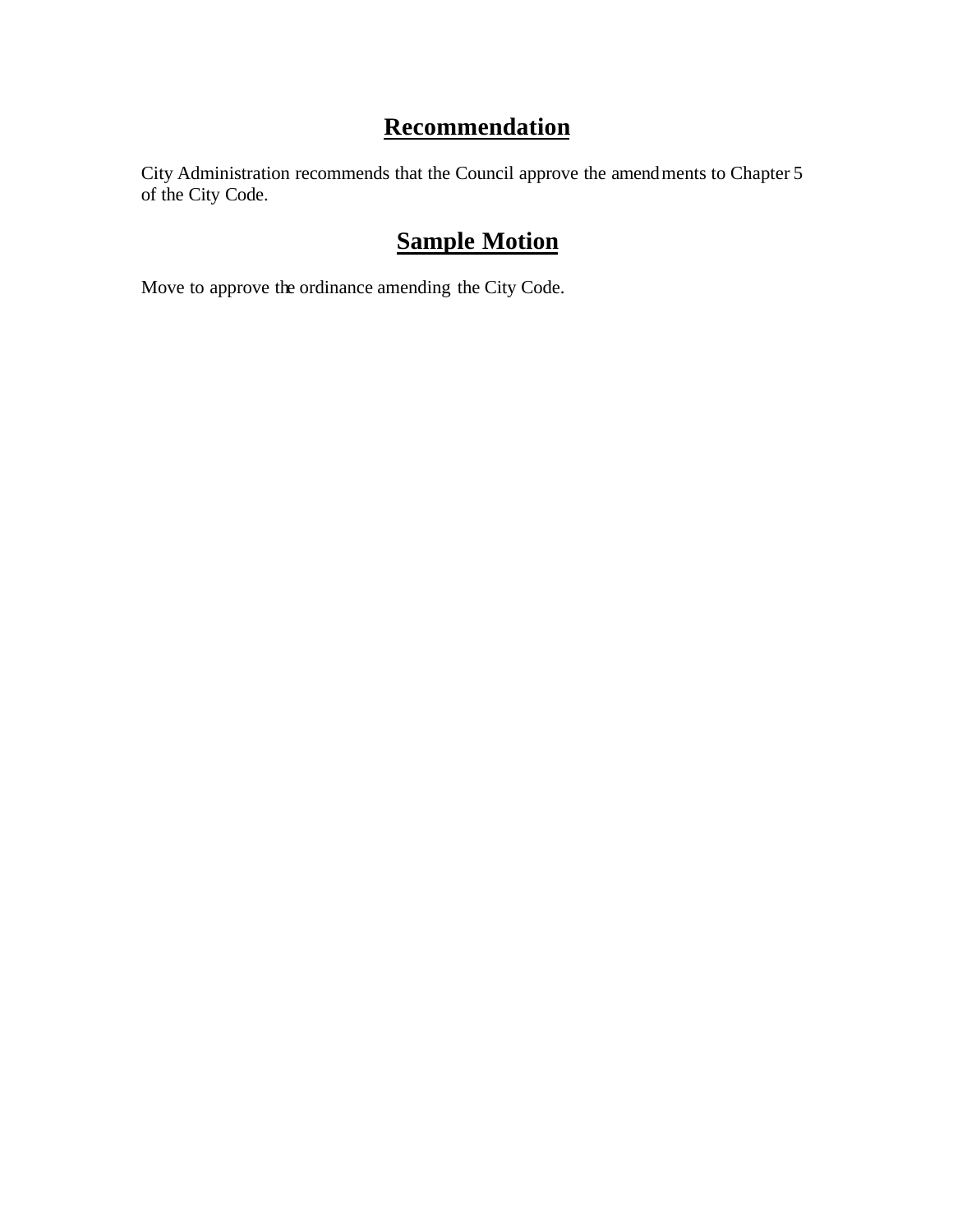#### ORDINANCE NO. 9228

An ordinance to amend Grand Island City Code Chapter 5 Sections 5-1, 5-

2, 5-15, 5-16, 5-25, 5-34, 5-37, and 5-43 regarding definitions, meeting dates, restraint, and rabies observation; to harmonize the code with State Statutes; to repeal sections in

conflict herewith; and to provide for publication and the effective date of this ordinance.

#### BE IT ORDAINED BY THE MAYOR AND COUNCIL OF THE CITY

#### OF GRAND ISLAND, NEBRASKA:

SECTION 1. Sections 5-1, 5-2, 5-15, 5-16, 5-25, 5-34, 5-37, and 5-43 of

the Grand Island City Code are amended to read as follows:

#### **§5-1. Definitions**

As used in this chapter, the following terms mean:

*Abandon*. Means to leave any animal in one's care, whether as owner or custodian, for any length of time without making effective provision for its food, water, or other care as is reasonably necessary for the animal's health;

*Animal*. Any live, vertebrate creature other than human beings.

*Animal Control Officer.* Means any memb er of the Nebraska State Patrol, any county or deputy sheriff, any member of the police force of any city or village, Health Department employee, employee of the Animal Control Authority, or any other public official authorized by the City to enforce state or local animal control laws, rules, regulations, or ordinances.

*Animal Control Authority.* Shall mean an entity authorized to enforce the animal control laws of the City designated by the City Council.

*Animal Shelter*. Any facility operated by the City or the Animal Control Authority for the purpose of impounding or caring for animals held under the authority of this chapter.

*Auctions*. Any place or facility where animals are regularly bought, sold, or traded, except for those facilities otherwise defined in this ordinance. This section does not apply to individual sales of animals by owners.

*Birds*. Any feathered vertebrate, including pigeons, but excluding poultry.

*Bite.* Any seizure with the teeth by an animal*.*

*Circus*. A commercial variety show featuring animal acts for public entertainment.

*Commercial Animal Establishment*. Any pet shop, grooming shop, auction, riding school or stable, circus, performing animal exhibition, or kennel (this term shall not include a veterinary hospital or veterinary clinic).

*Cruelly mistreat.* Means to knowingly and intentionally kill, maim, disfigure, torture, beat, mutilate, burn, scald, or otherwise inflict harm upon any animal;

*Cruelly neglect.* Means to fail to provide any animal in one's care, whether as owner or custodian, with food, water, or other care as is reasonably necessary for the animal's health;

*Dangerous Animal*. Means an animal that (i) has killed a human being; (ii) has inflicted injury on a human being that requires medical treatment; (iii) has killed a domestic animal without provocation; or (iv) has been previously determined to be a potentially dangerous animal by an animal control authority or animal control officer, the owner has received notice of such determination, and the animal inflicts an injury on a human being that does not require medical treatment, injures a domestic animal, or threatens the safety of humans or domestic animals. An animal shall not be defined as a dangerous animalhereunder if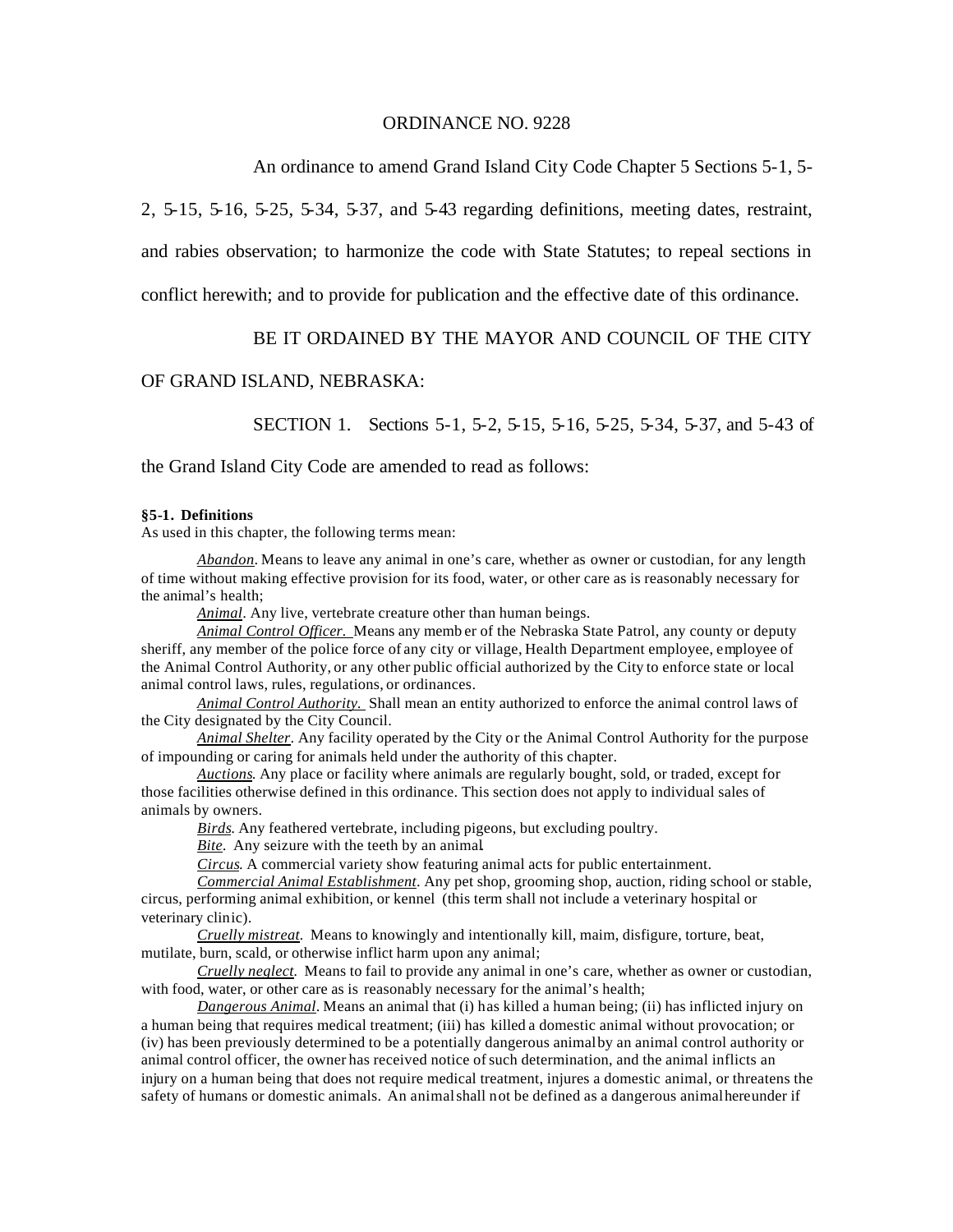the individual was tormenting, abusing, or assaulting the animal at the time of the injury or has, in the past, been observed or reported to have tormented, abused, or assaulted the animal. An animal shall not be defined as a dangerous animal if the injury, damage, or threat was sustained by an individual who, at the time, was committing a willful trespass, was committing any other tort upon the property of the owner of the animal, was tormenting, abusing, or assaulting the animal, or has, in the past, been observed or reported to have tormented, abused, or assaulted the animal, or was committing or attempting to commit a crime;

*Domestic animal.* Shall mean a cat, a dog, or livestock.

*Enclosure*. Any tract of land intended to restrain or contain an animal by means of a building, fence, or any other means.

*Fowl.* Any poultry, other than pigeons.

*Grooming Shop*. A commercial establishment where animals are bathed, clipped, plucked, or otherwise groomed.

*Health Department.* Means the Central District Health Department or any agency with which the City contracts to enforce the provisions of Chapter 5 - Animals of the Grand Island City Code related to public health and welfare .

*Humane killing*. Means the destruction of an animal by a method which causes the animal a minimum of pain and suffering.

*Hybrid animal.* Means any animal which is the product of the breeding of a domestic dog with a nondomestic canine species;

*Kennel*. Any premises wherein any person engages in the business of boarding, breeding, buying, letting for hire, training for a fee, or selling dogs or cats.

*Livestock .* Any hoofed animal commonly associated with domestic agricultural purposes, including but not limited to: horses, mules, donkeys, cows, sheep, goats, llamas, hogs.

*Medical treatment.* Means treatment administered by a physician or other licensed health care professional.

*Mutilation.* Means intentionally causing permanent injury, disfigurement, degradation of function, incapacitation, or imperfection to an animal. Mutilation does not include conduct performed by a veterinarian licensed to practice veterinary medicine and surgery in this state or conduct that conforms to accepted veterinary practices.

*Owner*. Any person, partnership, or corporation owning, keeping, harboring one or more animals. An animal shall be deemed to be harbored if it is fed or sheltered for three consecutive days or more or has exercised control or custody of the animal.

*Performing Animal Exhibition*. Any spectacle, display, act, or event other than circuses in which performing animals are used.

*Pet*. Any animal kept for pleasure rather than utility.

*Pet Shop*. Any person, partnership, or corporation, whether operated separately or in connection with another business except for a licensed kennel, that buys, sells, or boards any species of animal.

*Potentially Dangerous Animal.* Means (a) any animal that when unprovoked (i) inflicts an injury on a human being that does not require medical treatment, (ii) injures a domestic animal, or (iii) chases or approaches a person upon streets, sidewalks, or any public grounds in a menacing fashion or apparent attitude of attack or (b) any specific animal with a known propensity, tendency, or disposition to attack when unprovoked, to cause injury, or to threaten the safety of humans or domestic animals.

*Repeated beating.* Means intentional successive strikes to an animal by a person resulting in serious bodily injury or death to the animal.

*Restraint*. Any animal secured by a leash or lead, or under the control of a responsible person and obedient to that person's commands, or within the real property limits of its owner.

*Residence*. The structure used as a domicile by a person or a family.

*Riding School or Stable*. Any place which has available for hire, boarding and/or riding instruction, any horse, pony, donkey, mule, or burro.

*Running at Large*. Running at large shall mean any dog or other animal off the premises of the owner and not under the immediate control of a person physically capable of restraining the animal by holding a leash, cord, chain, wire, rope, cage or other suitable means of physical restraint or if the animal is out of doors on the premises of the owner, the animal shall be in an adequately fenced in area or securely fastened to a leash or chain to prevent the animal from leaving the owner's premis es.

*Scratch.* Any scraping with the claws by an animal which causes an abrasion, puncture or wound of the skin.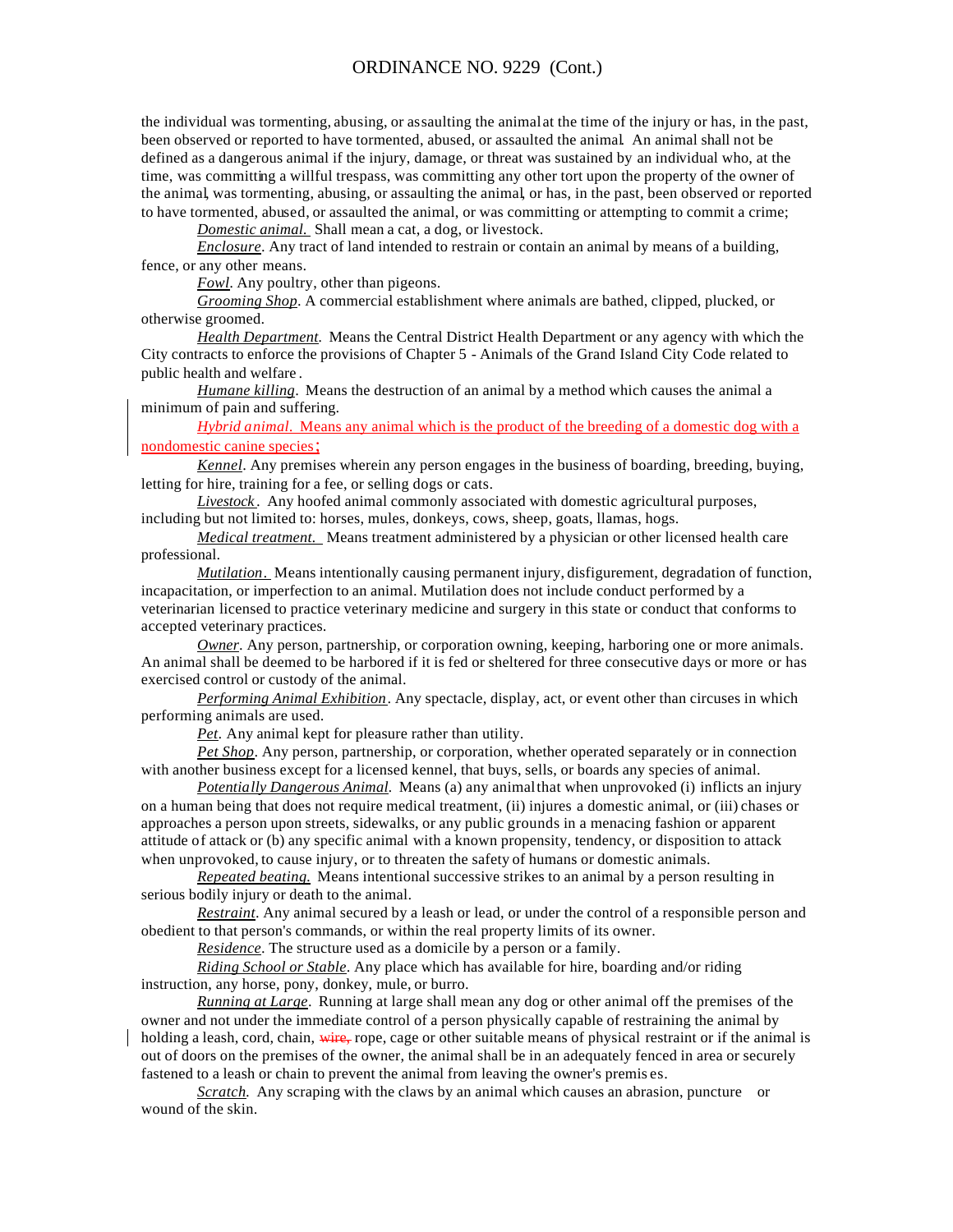*Serious injury or illness.* Includes any injury or illness to any animal which creates a substantial risk of death or which causes broken bones, prolonged impairment of health, or prolonged loss or impairment of the function of any bodily organ.

*Shelter*. Any structure with a roof and walls designed and/or intended to house one or more animals.

*Torture*. Means intentionally subjecting an animal to extreme pain, suffering, or agony. Torture does not include conduct performed by a veterinarian licensed to practice veterinary medicine and surgery in this state or conduct that conforms to accepted veterinary practices.

*Veterinary Hospital or Veterinary Clinic*. Any establishment maintained and operated by a licensed veterinarian for surgery, diagnosis and treatment of diseased and injured animals.

*Wild Animal*. Any live animal normally found living in a state of nature and not normally subjected to domestication, including but not limited to: monkeys, raccoons, skunks, snakes, and lions, but excluding birds.

#### **§5-2. Animal AdvisoryBoard; Establishment**

There is hereby established the Animal Advisory Board of the City of Grand Island, whose duty it shall be to advise the mayor and city council on all matters relating to this chapter. The board shall be composed of seven members: four members appointed by the mayor subject to confirmation by the city council; and the chief of police or his/her designee, the director of the Animal Control Authority or his/her designee, and the director of the department of health or his/her designee. Appointed members shall serve without compensation. The Animal Advisory Board shall meet during the first week of January and the first week of July of each year and/or such other occasions as may be established by said board. Attendance by any four or more members shall constitute a quorum.

#### **§5-15. Enclosure Required**

No owner shall fail to confine his or her animals within an enclosure of sufficient size and design to prevent the animal from escaping or to restrain said animal by a securely fastened rope, chain, or cordstake in such a manner as to prevent such animal from going onto any public property or onto the property of another.

#### **§5-16. Enclosures; Requirements**

(A) All enclosures and restraints required by §5-15 which are used to confine horses, mules, donkeys, cows, sheep, goats or llamas shall be no less than 150 feet from any residence other than the residence of the owner of said enclosure unless a waiver or variance is obtained as provided in subsection (C) below.

(B) All enclosures and restraints required by §5-15 which are used to confine rabbits, birds, chickens shall be at least fifteen (15) feet from any privately-owned property abutting the owner's property.

(C) The owner of any animal affected by subsection (A) may keep or maintain an enclosure within the prohibited distance by either obtaining a waiver from all property owners within the prohibited distance stating that said property owners do not object to the keeping of animals within the prohibited distance, and filing the same with the City Clerk, or obtaining a variance from the city council; provided, that no variance shall be granted by the city council for a distance less than 75 feet. The council shall consider the following factors in determining whether or not to issue a variance:

(1) That the variance, if allowed, is in harmony with the general purpose and interest of this animal ordinance;

(2) That there are practical difficulties or practical hardships in the way of carrying out the strict letter of this animal ordinance;

(3) For the purpose of supplementing the above requirements, the council in making the determination whether there are practical difficulties or particular hardships, shall also take into consideration the extent to which the following facts, favorable to the applicant, have been established by the evidence:

(i) that the majority of the applicant's neighbors have presented no objection to the proposed variance;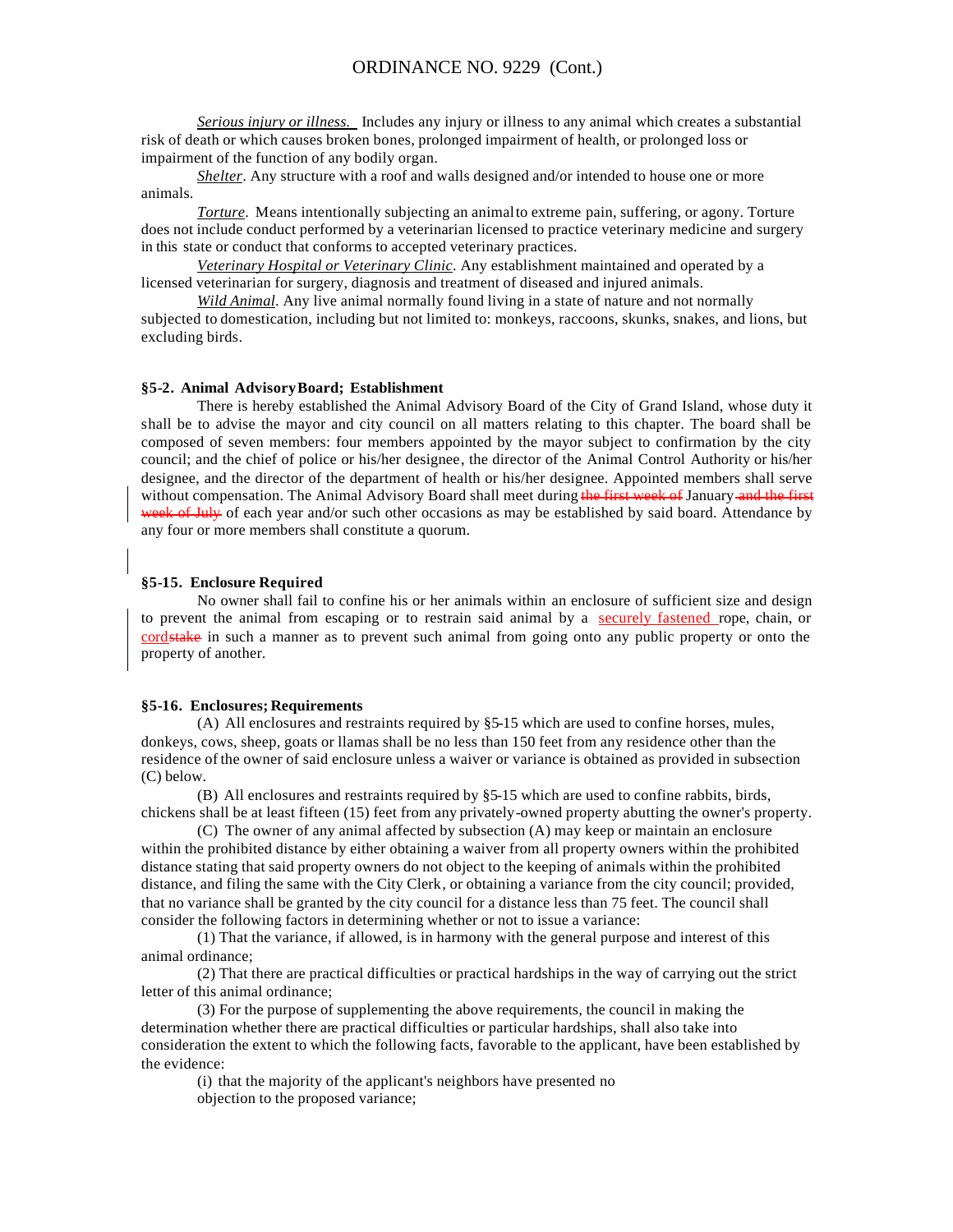(ii) that the variance, if granted, would not be a threat to the public health, safety, and welfare;

(iii) that the variance, if granted, would not materially reduce the marketability of surrounding real property.

 (4) Upon the filing of a request for variance under this subsection, the city clerk shall cause notice of the time and place of the hearing for variance to be mailed to the head of all residences within one hundred fifty (150) feet of the enclosure for which the variance is sought.

#### **§5-25. Accidents Involving Animals; Duties**

No person who, as the operator of a motor vehicle, strikes an animal, shall fail to stop at once and render such assistance as may be possible and shall immediately report such injury or death to the animal's owner, the police, or the animal control **authority agency** for the City.

#### **§5-34. Running at Large; Restraint Required**

It shall be unlawful for any owner to suffer or permit any dog or other animal to run at large within the corporate limits of the City of Grand Island. "Running at Large" shall mean any dog or other animal off the premises of the owner and not under the immediate control of a person physically capable of restraining the animal by holding a leash, cord, chain, wire, rope, cage or other suitable means of physical restraint or if the animal is out of doors on the premises of the owner, the animal shall be in an adequate fenced in area or securely fastened to a leash or chain to prevent the animal from leaving the owner's premises. It shall be the duty of the city animal control officer or other appropriate city law enforcement officer to impound any dog found running at large within the City of Grand Island. Every dog found running at large in violation of this or any other section of the Grand Island City Code is declared to be a public nuisance and may be impounded.

#### **§5-37. Dangerous and Potentially Dangerous Animals Restraint; Impoundment; Confiscation**

(A) No owner of a dangerous or potentially dangerous animal shall fail to keep such animal securely muzzled and restrained by a leash or chain whenever off the owner's property.

(B) Any dangerous animal or potentially dangerous animal in violation of §5-36 or §5-37 of the Grand Island City Code may be immediately impounded by animal control officers. The owner shall be responsible for the costs incurred by the Animal Control Authority for the care of the dangerous or potentially dangerous animal confiscated by the Animal Control Authority or for the destruction of any dangerous or potentially dangerous animal if the action by the Animal Control Authority is pursuant to law.

(C) In the event an animal conforming to the definition of potentially dangerous animal inflicts an injury on a human being that does not require medical treatment, injures a domestic animal, or threatens the safety of humans or domestic animals, the potentially dangerous animal shall be immediately confiscated by an animal control officer, placed in quarantine for the proper length of time, and thereafter destroyed in an expeditious and humane manner.

(D) An animal conforming to the definition of dangerous animal shall be immediately confiscated by an animal control officer, placed in quarantine for the proper length of time, and thereafter destroyed in an expeditious and humane manner.

(E) Disposition of any animal impounded under this chapter shall be governed by §5-44.

#### **§5-43. Rabies Control; Reporting and Impoundment**

(1) Any animal which is owned by a person and has bitten any person or caused an abrasion of the skin of any person shall be seized by the animal control authority for a period of not less than ten days if: (a) The animal is suspected of having rabies, regardless of the species and whether or not the animal has been vaccinated;

(b) The animal is not vaccinated and is of a species determined by the State of Nebraska to be a rabid species; or

(c) The animal is of a species which has been determined by the State of Nebraska to be a rabid species not amenable to rabies protection by immunization, whether or not such animal has been vaccinated. If, after observation and examination by a veterinarian, at the end of the ten-day period the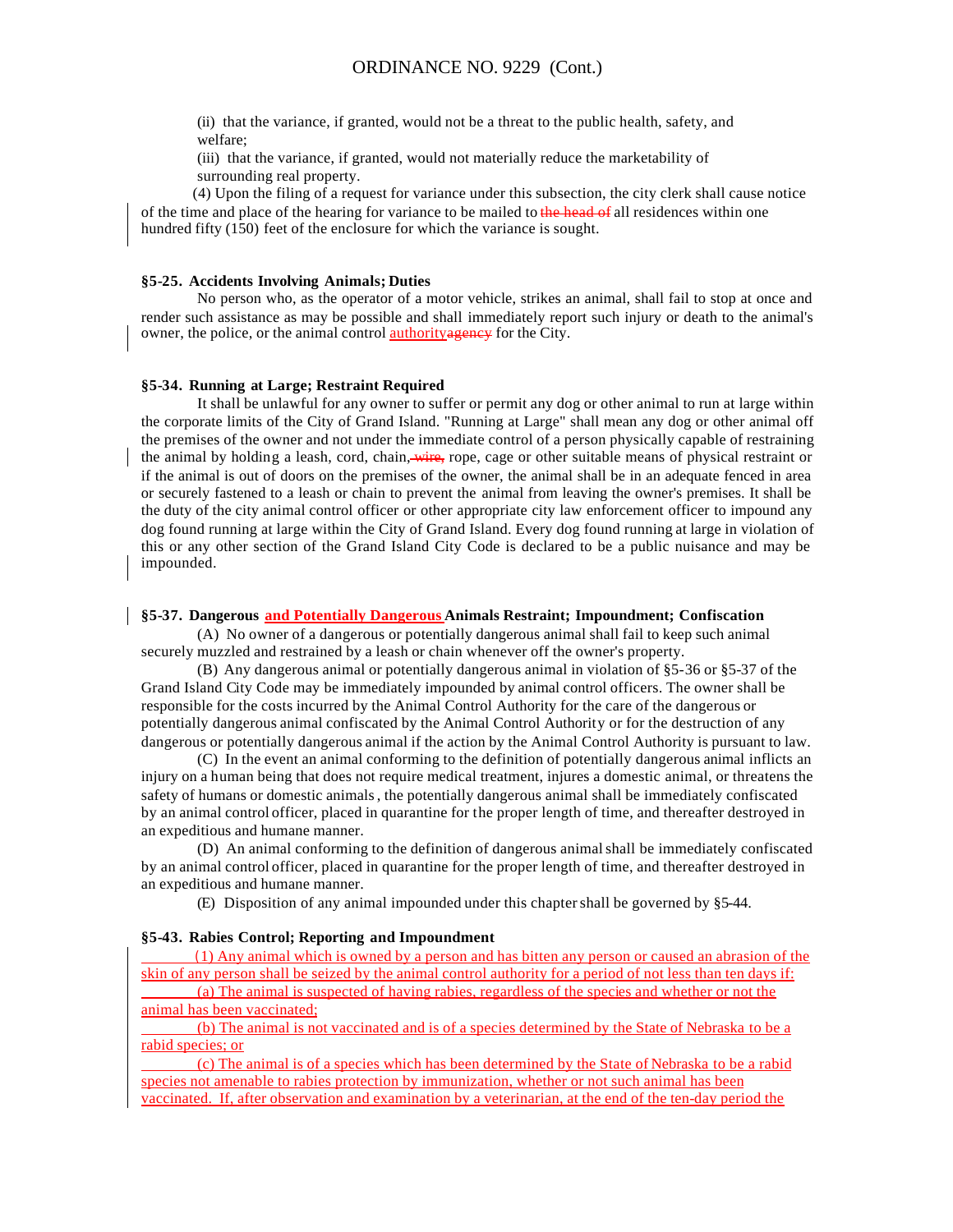animal shows no clinical signs of rabies, the animal may be released to its owner unless otherwise prohibited by law.

 (2)(a) Except as provided in subdivision (b) of this subsection, whenever any person has been bitten or has an abrasion of the skin caused by an animal owned by another person, which animal has been vaccinated in accordance with State law or regulation or if such injury to a person is caused by an owned animal determined by the State of Nebraska to be a rabid species amenable to rabies protection by immunization which has been vaccinated, such animal shall be confined by the owner or other responsible person as required by the animal control authority for a period of at least ten days and shall be observed and examined by a veterinarian at the end of such ten-day period. If no clinical signs of rabies are found by the veterinarian, such animal may be released from confinement unless ownership of the animal is otherwise prohibited by law.

 (b) A vaccinated animal owned by a law enforcement or governmental military agency which bites or causes an abrasion of the skin of any person during training or the performance of the animal's duties may be confined as provided in subdivision (a) of this subsection. Such agency shall maintain ownership of and shall control and supervise the actions of such animal for a period of fifteen days following such injury. If during such period the death of the animal occurs for any reason, a veterinarian shall within twenty-four hours of the death examine the tissues of the animal for clinical signs of rabies.

 (3) Any animal of a rabid species which has bitten a person or caused an abrasion of the skin of a person and which is unowned or the ownership of which cannot be determined within seventy-two hours of the time of the bite or abrasion shall be immediately subject to any tests which the animal control authority believes are necessary to determine whether the animal is afflicted with rabies. The seventy-two-hour period shall include holidays and weekends and shall not be extended for any reason. The tests required by this subsection may include tests which require the animal to be destroyed.

(A) Any unvaccinated dog or cat suspected of biting or scratching any person or exposing an individual to the possibility of contracting rabies shall be taken into custody by an animal control officer or police officer and impounded in the animal shelter for a period of not less than ten days, or such additional period as directed by a licensed veterinarian or medical professional treating the aforementioned injury.

(B) Any dog or cat currently vaccinated for rabies which is suspected of biting or scratching any person shall be confined by the owner of the animal for a period of not less than ten days; provided, that impoundment in the animal shelter shall be required if the victim, victim's legal guardian, or the victim's physician requests such impoundment; and provided further, that if said owner has on any prior occasion of a dog or cat bite or scratch, failed or refused to confine the animal as required by this section, said animal shall be impounded at the animal shelter or a veterinary clinic of the owner's choosing.

(C) Any ferret suspected of biting any person or exposing an individual to the possibility of contracting rabies shall be taken into custody by an animal control officer or police officer for immediate euthanization for the determination of rabies. Any ferret suspected of scratching any person shall be taken into custody by an animal control officer or police officer for immediate euthanization for determination of rabies if there is reasonable cause to believe said ferret has exposed such person to the possibility of contracting rabies.

(D) No owner of an animal suspected of biting or scratching any person, upon information and notice of the incident, shall fail or neglect to immediately place the animal in the custody of an animal control officer or police officer for impoundment at the animal shelter. Upon request and authorization by the owner of any animal impounded for observation under subsections  $(A)$ ,  $(B)$  or  $(C)$  above, said animal may be placed in the custody of a licensed veterinarian for the requisite observation period.

 $(4E)$  All incidents of biting or scratching shall be reported in writing to the Animal Control Authority by the medical professional treating the injury, the injured party, or in the case of a minor child, the parent or guardian.

(F) The term "scratching" as used in this section shall include only those incidents which result from known or suspected aggressive action or attack by a dog, cat or ferret.

(5) In the case of domestic or hybrid animals known to have been bitten by a rabid animal, the following rules shall apply:

(a) If the bitten or exposed domestic or hybrid animal has not been vaccinated in accordance with State statute, such bitten or exposed domestic or hybrid animal shall be immediately destroyed unless the owner is willing to place such domestic or hybrid animal in strict isolation in a kennel under veterinary supervision for a period of not less than six months; and